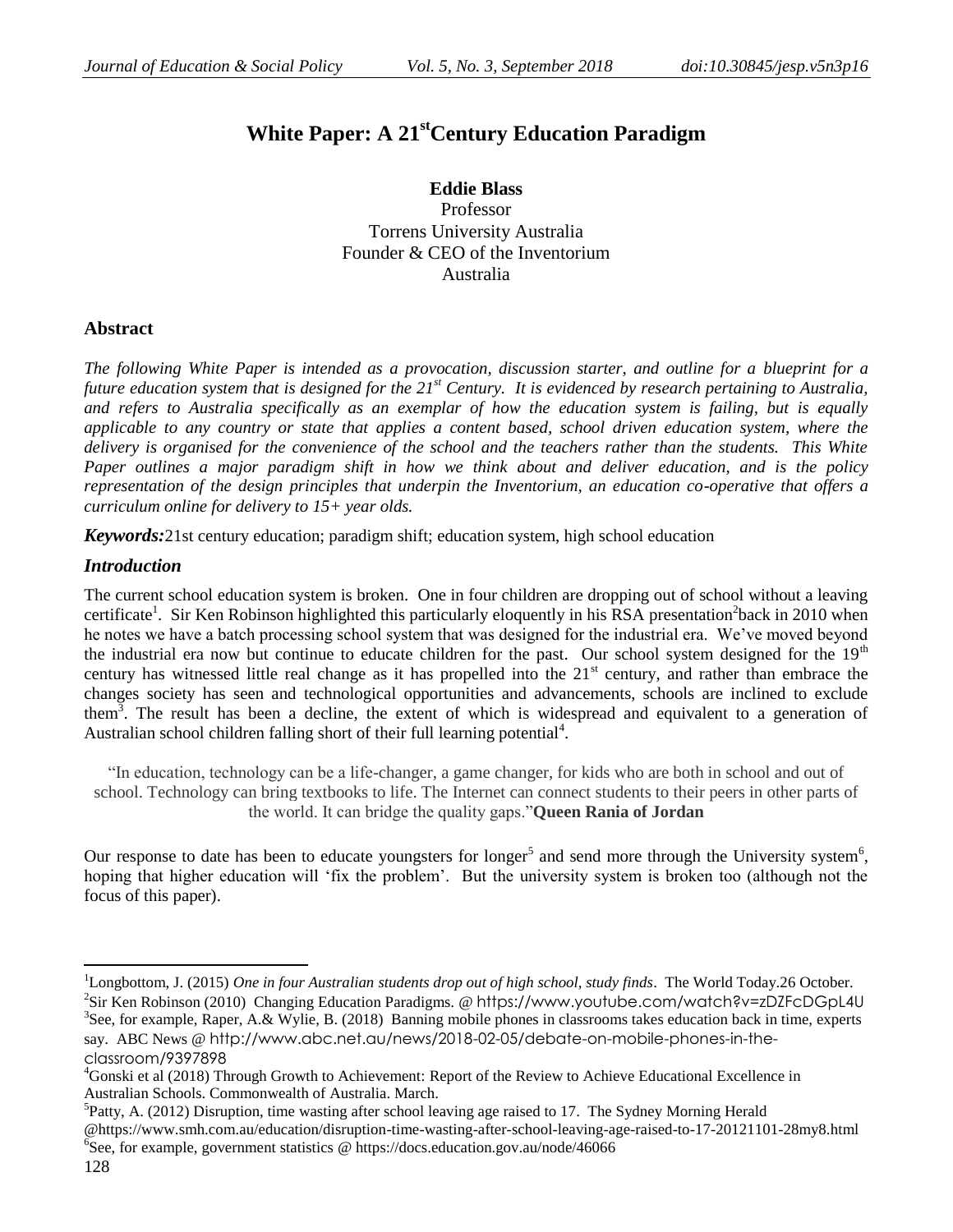Universities are one of the most inefficient and ineffective organisations in the  $21<sup>st</sup>$  century<sup>7</sup> producing thousands of unemployable graduates each year<sup>8</sup>. Only 40% of employers believe that the education system overall is doing a good job of preparing people for organisations like their own.<sup>9</sup>

"The principle goal of education in the schools should be creating men and women who are capable of doing new things, not simply repeating what other generations have done."**Jean Piaget**

The problem, therefore, is that we have an education system that is not preparing young people with what they are going to need in order to thrive in the  $21<sup>st</sup>$  century. There are also a wide range of educational outcomes in the same classroom or school, with the most advanced students in a year typically five to six years ahead of the least advanced students.<sup>10</sup>As we move beyond the knowledge economy to the next iteration of creative digital existence, the education system needs to be fundamentally redesigned. By 2030 it is predicted that up to 30% of current jobs will have been replaced by automation, and of those that remain, most will be at least partially automated from their current format<sup>11</sup>.

Like many countries, Australia still has an industrial model of school education that reflects a  $20<sup>th</sup>$  century aspiration to deliver mass education to all children. This model is focused on trying to ensure that millions of students attain specified learning outcomes for their grade and age before moving them in lock-step to the next year of schooling. It is not designed to differentiate learning or stretch all students to ensure they achieve  $\frac{1}{2}$  maximum learning growth every year, nor does it incentivise schools to innovate and continuously improve<sup>12</sup>.

The old assumptions underpinning the current education systems no longer apply, and a paradigm shift in education is needed. Rather than continuing to pour good money after bad in trying to fix a broken system with "elastoplast initiatives", governments now need to lay their corpses to rest and invest instead in supporting new emerging offerings that educate people for the  $21<sup>st</sup>$ century, and prepare them for a future existence and world of work appropriately.

The foundations of such a system, fit for purpose for the  $21<sup>st</sup>$  century, are outlined in this paper.

# **21st Century Assessment Outcomes**

 $\overline{a}$ 

ATAR is a ranking system based on testing. Youths get ranked as to how well they passed "the tests" in comparison to everyone else who sat them in their year. The system is norm referenced rather than criterion referenced, meaning that the year in which you sit the tests can impact significantly on the outcome. As it is not criterion referenced, it is not possible for everyone to do very well and be successful.

The 'competition rules' therefore push students to opt for subjects that are perceived as easier in which to gain higher scores and are driving them away from the higher level STEM subjects<sup>13</sup>. "The total percentage of people studying advanced mathematics has almost halved between 1992 and 2012, from 16 to 9 per cent"<sup>14</sup>. In addition to swaying student choices, the system also impacts on young people"s self esteem, self confidence, self efficacy and sense of success and failure<sup>15</sup>.

<sup>9</sup>PwC (2017) The future of talent: opportunities unlimited. The Chartered Accountants Australia and New Zealand.

<sup>11</sup> McKinsey Global Institute (2017) Jobs Lost, Jobs Gained: Workforce transitions in a time of automation. December.

 $^7$ Dodd, T. (2017) Universities lack the spur of competition to boost efficiency and productivity. Australian Financial Review, 25 August @ [http://www.afr.com/leadership/universities-lack-the-spur-of-competition-to-boost-efficiency](http://www.afr.com/leadership/universities-lack-the-spur-of-competition-to-boost-efficiency-and-productivity-20170817-gxyoy2)[and-productivity-20170817-gxyoy2](http://www.afr.com/leadership/universities-lack-the-spur-of-competition-to-boost-efficiency-and-productivity-20170817-gxyoy2)

<sup>8</sup> Creighton, A. (2018) *Unis failing to deliver for business.* The Australian. January 8.

<sup>10</sup> Masters, G. 'Towards a growth mindset in assessment' in *ACER Research developments,* viewed 21 February 2018,

[https://research.acer.edu.au/cgi/viewcontent.cgi?article=1017&context=ar\\_misc](https://research.acer.edu.au/cgi/viewcontent.cgi?article=1017&context=ar_misc).

 $12$ Gonski et al (2018) Through Growth to Achievement: Report of the Review to Achieve Educational Excellence in Australian Schools. Commonwealth of Australia. March.

<sup>&</sup>lt;sup>13</sup>STEM Partnerships Forum (2018) Optimising STEM industry-school partnerships: Inspiring Australia's next generation. Victoria: Education Council.

<sup>&</sup>lt;sup>14</sup>Fernando, G. (2018) Why it's time to ditch the ATAR. New.com.au quoting Dr Finkel, Chair of STEM Partnerships Forum. 24/4/18.

 $^{15}$ Kim S.-I., Lee M.-J., Chung Y., Bong M. (2010) Comparison of brain activation during norm-referenced versus criterionreferenced feedback: The role of perceived competence and performance-approach goals *Contemporary Educational Psychology*, 35 (2) , pp. 141-152.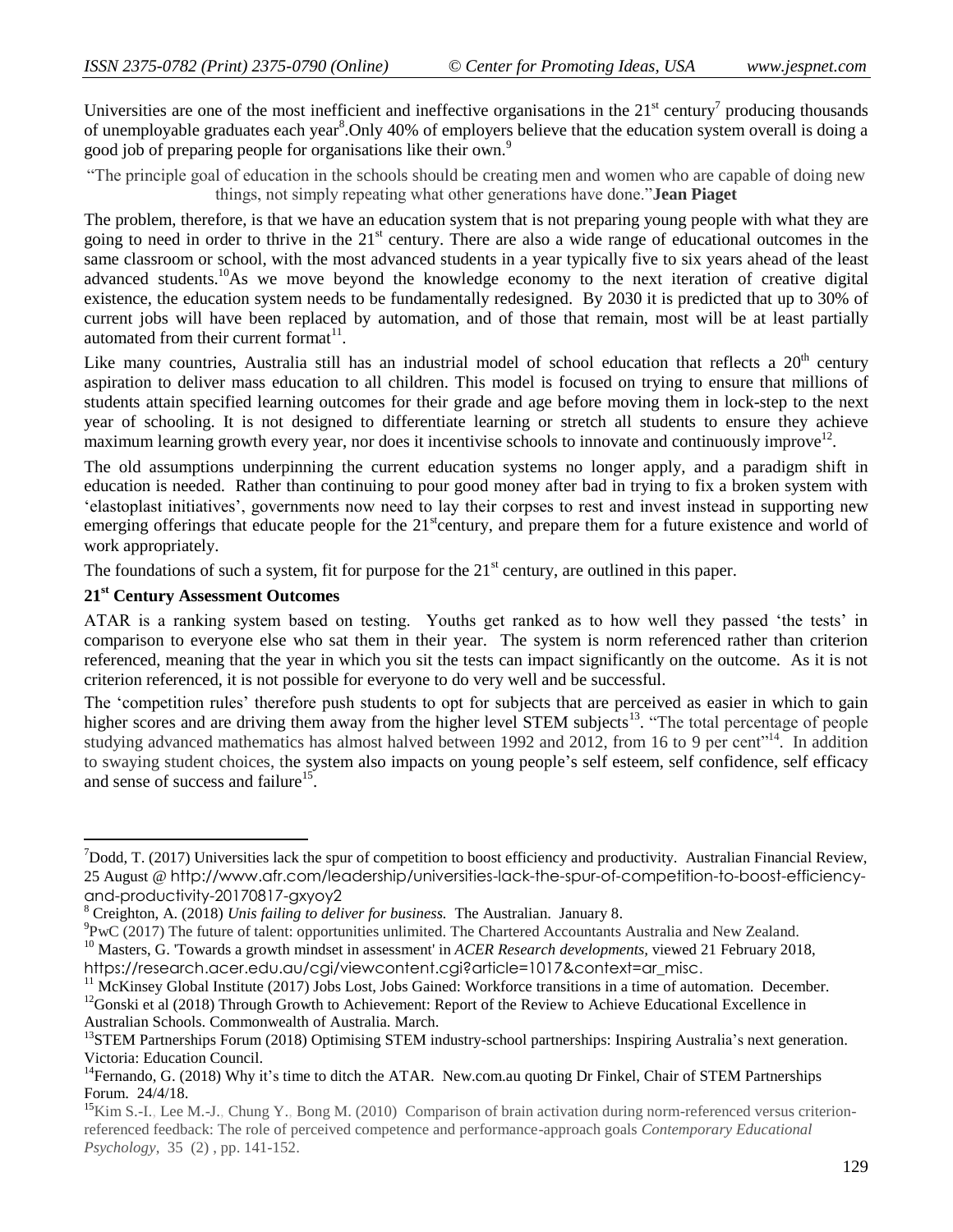It is comparative and hence demotivating for those who know they are not going to do as well as some others. However, if they have the possibility of being equally successful, the motivation to succeed shifts because it is up to the individual and them alone. An education system for the  $21<sup>st</sup>$  century will be criterion referenced and allow for differentiation of levels of mastery, encouraging further learning and the development of personal expertise and a differentiated portfolio skillset.

## **21st Century Assessment Processes**

It is important to consider assessment processes here, and note that what is considered 'cheating' in the education system is considered best practice in the workplace. The education system therefore works against the requirements of employers, rather than promoting the skills that they need. The number one reason constantly given for the continued inclusion of the examination in the assessment process is that you genuinely know it is the individual"s own work. That is, it is about the most difficult assessment process at which to cheat. But cheating is a disposition and frame of mind, and to assume everyone is going to cheat unless you prevent them from doing so, suggests a much deeper problem about how the education system views its students. And – many of the skills that education consider "cheating" would be considered best practice out in the workplace. For example, gaining the advice of an expert; asking people who"ve done it before so you learn from their mistakes; borrowing good ideas from other contexts and re-applying them to your situation; looking things up to check your facts and get the most up to date information rather than relying on memory etc. Including these in the assessment criteria (appropriately referenced) flips the approach to action that many currently consider plagiarism.

An education system for the  $21<sup>st</sup>$  century will recognize multiple means of assessment as appropriate to the learner and the outcome they are seeking to achieve, and allow them to demonstrate mastery at a range of levels as they progress and gain experience over time.

#### **21st Century Teaching**

"Everyone who remembers his own education remembers teachers, not methods and techniques. The teacher is the heart of the educational system."**Sidney Hook**

Teachers enter the profession because they want to make a difference to others; they want to help others succeed. The skillset currently used in teacher training education is one that pushes children through the batch processed industrial age system rather than developing their transferable, enterprising skills<sup>16</sup>. The skill set they need to use is one of facilitating learning, so that they work with the students to help them develop their curiosity and learn as they experiment and experience different achievements, supporting them in becoming lifelong learners. This shifts teacher education from being one of delivering a content based curriculum, to one of answering questions, developing enquiry skills, and facilitating journeys where they are unlikely to know what the outcomes are going to be. In essence, teachers help develop the research skills of their learners, making them expert researchers themselves. This in turn requires are search based approach to teacher education<sup>17</sup>. An education system for the 21<sup>st</sup> century will be facilitated by a teacher population who support learners in their quest for knowledge and development, and guide them through learning processes as a facilitator, coach, mentor and networker;

supporting the lifelong learning bug of inquiry, the quest for new knowledge, and the search for and evaluation of evidence. This will meet the Gonski recommendation priority one: Deliver at least one year's growth in learning for every student every year. "These reforms also depend on creating the conditions that will enable teachers and schools to successfully adopt practices that support tailored teaching for growth, such as collaborative planning, teaching and assessment, and personalised learning for students.<sup>18</sup>

## **21st Century Curriculum**

A government document obtained by *The Age* shows more than 10,000 students in years 9 to 11 disengage from the education and training systems every year.

 $\overline{a}$ 

 $^{16}$ ACER (2014) Australian teachers and the learning environment: An analysis of teacher response to TALIS 2013.

<sup>&</sup>lt;sup>17</sup>Toom, A., Kynäslahti, H., Krokfors, L., Jyrhämä, R., Byman, R., Stenberg, K., Maaranen, K. &Kansanen, P. (2010) Experiences of a Research‐based Approach to [Teacher Education: suggestions for](https://librarysearch.swinburne.edu.au/primo-explore/fulldisplay?docid=TN_wj10.1111/j.1465-3435.2010.01432.x&context=PC&vid=SWIN2&lang=en_US&search_scope=Blended&adaptor=primo_central_multiple_fe&tab=combined&query=any,contains,future%20teacher%20education&facet=rtype,include,articles&offset=0) future policies. Eu*ropean Journal of Education,* Vol.45(2), pp.331-344.

<sup>&</sup>lt;sup>18</sup>Gonski et al (2018) Through Growth to Achievement: Report of the Review to Achieve Educational Excellence in Australian Schools. Commonwealth of Australia. March. (p. x)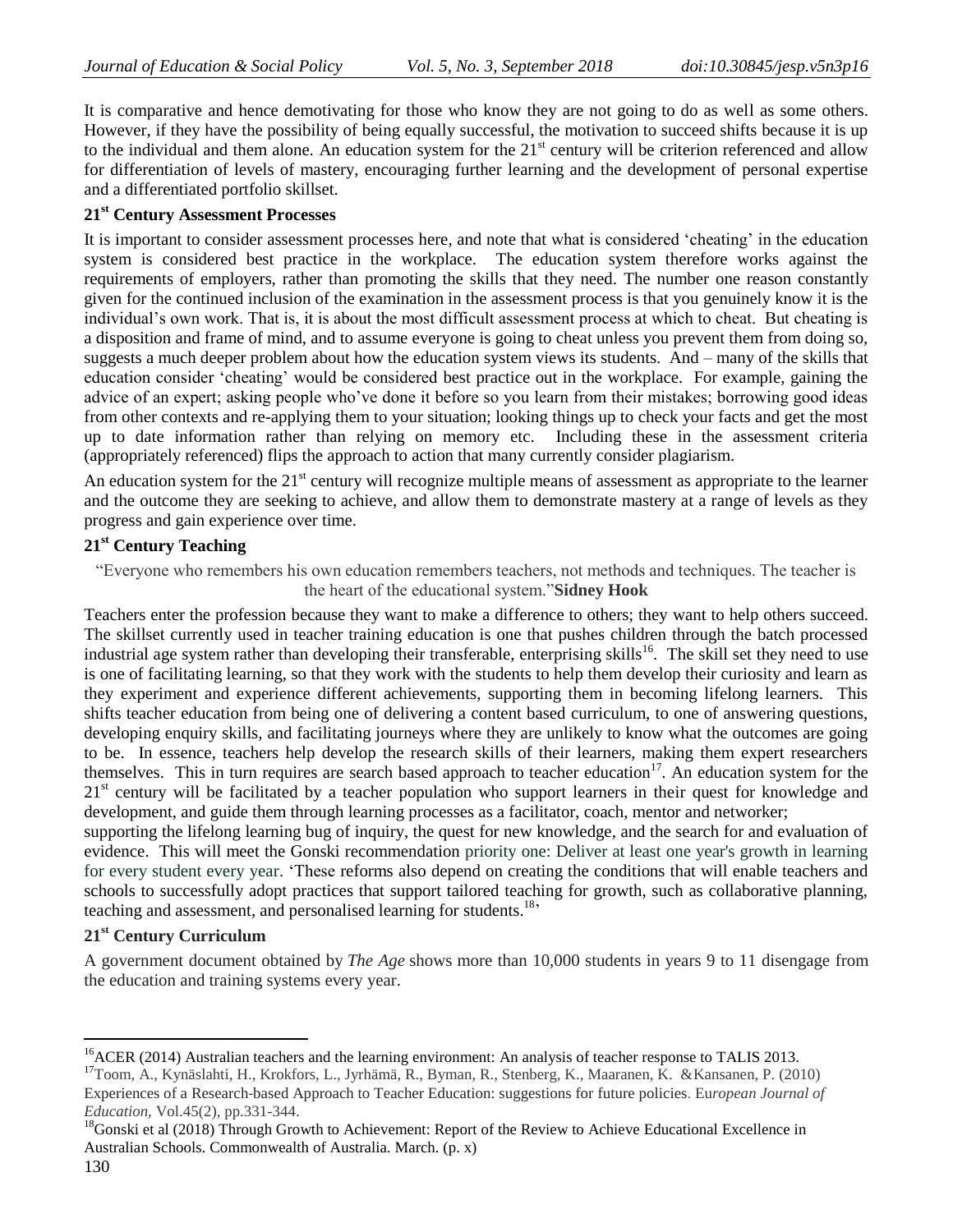A further 6,000 drop out within 12 months of transferring to the vocational education and training (VET) system.<sup>19</sup> The issues they face then become a static cycle of lack of social capital leading to lack of opportunity to build social capital.<sup>20</sup>The issues are exacerbated for young people in regional, rural and remote Australia where engagement with education, employment and community are all issues with limited choices available, and the perception that their contribution is not valued or used. $^{21}$ 

Juxtapose this with the Mission Australia 2014 survey of 13,000 young people which found "… all young people, regardless of location or social background, aspire to career success and financial security.<sup>22</sup>The problem is not with the young people themselves and their future aspirations, but rather with a curriculum that they are not seeing as relevant to meeting their needs and furthering their futures.

"Education is what remains after one has forgotten what one has learned in school." **Albert Einstein**

In an instant society where the internet offers immediacy and the mobile phone is an extension of the human hand, learning about content is largely irrelevant. Young people are becoming disengaged from learning because the learning delivery is not engaging them. They can find out anything they want to know on the internet so the experience of a content-based curriculum in schools loses value. Young people seek meaning for their learning and real application for its content-the current schools delivery model does not consistently provide either.

The curriculum needs to shift from being content driven to process and experience driven, so that young people develop their learning processes through building on a range of experiences, and they seek the content they need as part of completing the learning experience.

It also needs to be organised around career outcomes rather than subject matter in silos, so that subjects are put together in an interdisciplinary manner to provide linkage and build curiosity rather than being taught in isolated silos. The Foundation for Young Australians report 'The New Work Mindset<sup>23,</sup> outlines 7 job clusters that offer a framework for organising curriculum around career foci.

An education system for the  $21<sup>st</sup>$  century will have an ever evolving, responsive curriculum base that responds to the needs and challenges that society and individuals face, providing a foundation for building the skills, disposition, knowledge and application required to succeed in the pursuit of a goal. This will meet Gonski recommendation priority two: Equip every child to be a creative, connected and engaged learner in a rapidly changing world.

## **21st Century Employment**

 $\overline{a}$ 

More than 50% of young people want to be their own boss<sup>24</sup> but there is nothing in the current school curriculum that prepares them to do this.

Whether this desire stems from them being budding 'entrepreneurs' or simply that they don't want to be told what to do, the realisation that work is an unproductive, unhappy endeavour for many of their parents and the generations before them takes them to a point where they don"t want others to profit from their efforts; they want to profit themselves. That said, while many like the idea, the reality of putting the idea into practice is not economically or practically possible for many<sup>25</sup>.

[https://www.forbes.com/sites/larryalton/2017/02/15/are-millennials-more-or-less-likely-to-start-their-own](https://www.forbes.com/sites/larryalton/2017/02/15/are-millennials-more-or-less-likely-to-start-their-own-businesses/2/#2936603d3f34)[businesses/2/#2936603d3f34](https://www.forbes.com/sites/larryalton/2017/02/15/are-millennials-more-or-less-likely-to-start-their-own-businesses/2/#2936603d3f34)

<sup>&</sup>lt;sup>19</sup> Cook, H. (2014) 10,000 children dropping out of school. The Age. [http://www.theage.com.au/victoria/10000-children](http://www.theage.com.au/victoria/10000-children-dropping-out-of-school-20140511-zr9me.html)[dropping-out-of-school-20140511-zr9me.html](http://www.theage.com.au/victoria/10000-children-dropping-out-of-school-20140511-zr9me.html) (accessed 4/10/16).

 $^{20}$ Scharr, S. (2016) Tackling long-term youth unemployment. yourtown.

<sup>&</sup>lt;sup>21</sup>Davie, A. (2015) Engaging young people in regional, rural and remote Australia. Australian Clearing House for Youth Studies.

<sup>&</sup>lt;sup>22</sup> Clarke, K. (2015) Australia's School Dropouts: Why we need to intervene.  $\omega$ 

<https://pursuit.unimelb.edu.au/articles/australia-s-school-dropouts-why-we-need-to-intervene> (accessed 4/10/16).

<sup>&</sup>lt;sup>23</sup>Foundation for Young Australians (2016) The New Work Mindset. Melbourne: FYA.

<sup>&</sup>lt;sup>24</sup>See, for example, US Small Business Development Centre report @ [https://www.prnewswire.com/news-releases/half-of](https://www.prnewswire.com/news-releases/half-of-millennials-plan-to-start-a-business-in-the-next-3-years-300465835.html)[millennials-plan-to-start-a-business-in-the-next-3-years-300465835.html](https://www.prnewswire.com/news-releases/half-of-millennials-plan-to-start-a-business-in-the-next-3-years-300465835.html)

<sup>&</sup>lt;sup>25</sup>Alton, L. (2017) Are millennials more or less likely to start their own businesses?  $\omega$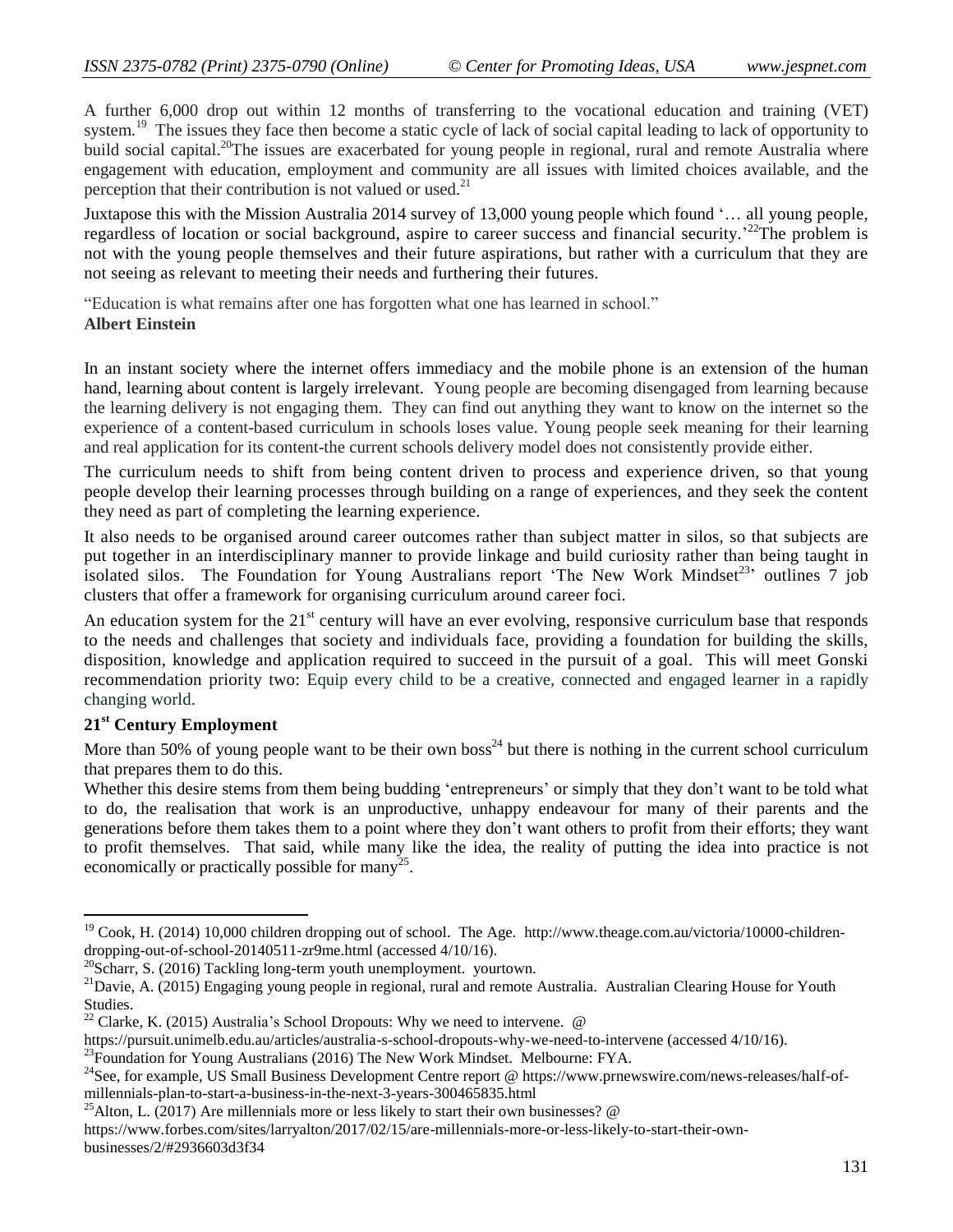An education system for the  $21<sup>st</sup>$  century appreciates that the future of work is uncertain and that the skills that make some employable, also allow them to be self-employable. Where work is not available through large employers, people will thrive through self-employment and community engagement, and preparation for such will future proof the economy, and the well-being of many individuals.

## **21st Century Purpose**

Whether the role or purpose of education is preparing people to live in the here and now, or in preparation for the future; and whether it is to prepare for survival as an individual in a competitive manner, or as a person contributing to a wider society; the focus on "knowledge" per se is a distraction because it can be measured, while the broader purposes of education are harder to assess. In developing the 4-6-1 model (below), Claxton focusses on the development of habits of learning that lead to frames of mind, and presence of mind, which can fit any  $p$ urpose $^{26}$ .

"Develop a passion for learning. If you do, you will never cease to grow."**Anthony J. D'Angelo**

An education system for the 21<sup>st</sup> century requires learners to be motivated to succeed; it requires learners to have aspiration and vision; and it requires them to be open to change. In a world that is continually changing at an exponential rate, the system needs to be able to support individuals in responding to that change at the level, depth and breadth that they require to maintain their mastery in their chosen professional field. Education therefore needs to focus on developing the habits of learning that leads to the frames of mind which can support the presence of mind to enable people to succeed in the  $21<sup>st</sup>$ century. This meets Gonski recommendation priority three: Cultivate an adaptive, innovative and continuously improving education system.



Source: Claxton et al, (2010) Bodies of Knowledge.<sup>27</sup> **So what does this mean for the education system?**

Gonski notes that in the current education system "the constraints include inflexibility in curriculum delivery, reporting and assessment regimes, and tools focussed on periodic judgements of performance, rather than continuous diagnosis of a student's learning needs and progress<sup>28</sup>. There needs to be some fundamental changes to the assumptions and foundations on which the education system is built. It is easiest to demonstrate the scope of the change by doing a comparison of what we have and what a future system should embrace. These are summarised in this next table.

 $\overline{a}$ <sup>26</sup>Claxton, G. (2008) *What is the purpose of school?* Oneworld publications.

<sup>27</sup>Claxton, G., Lucas, B. & Webster, R. (2010) *Bodies of Knowledge.* Edge Foundation, London

 $^{28}$ Gonski et al (2018) Through Growth to Achievement: Report of the Review to Achieve Educational Excellence in Australian Schools. Commonwealth of Australia. March. (p.ix)